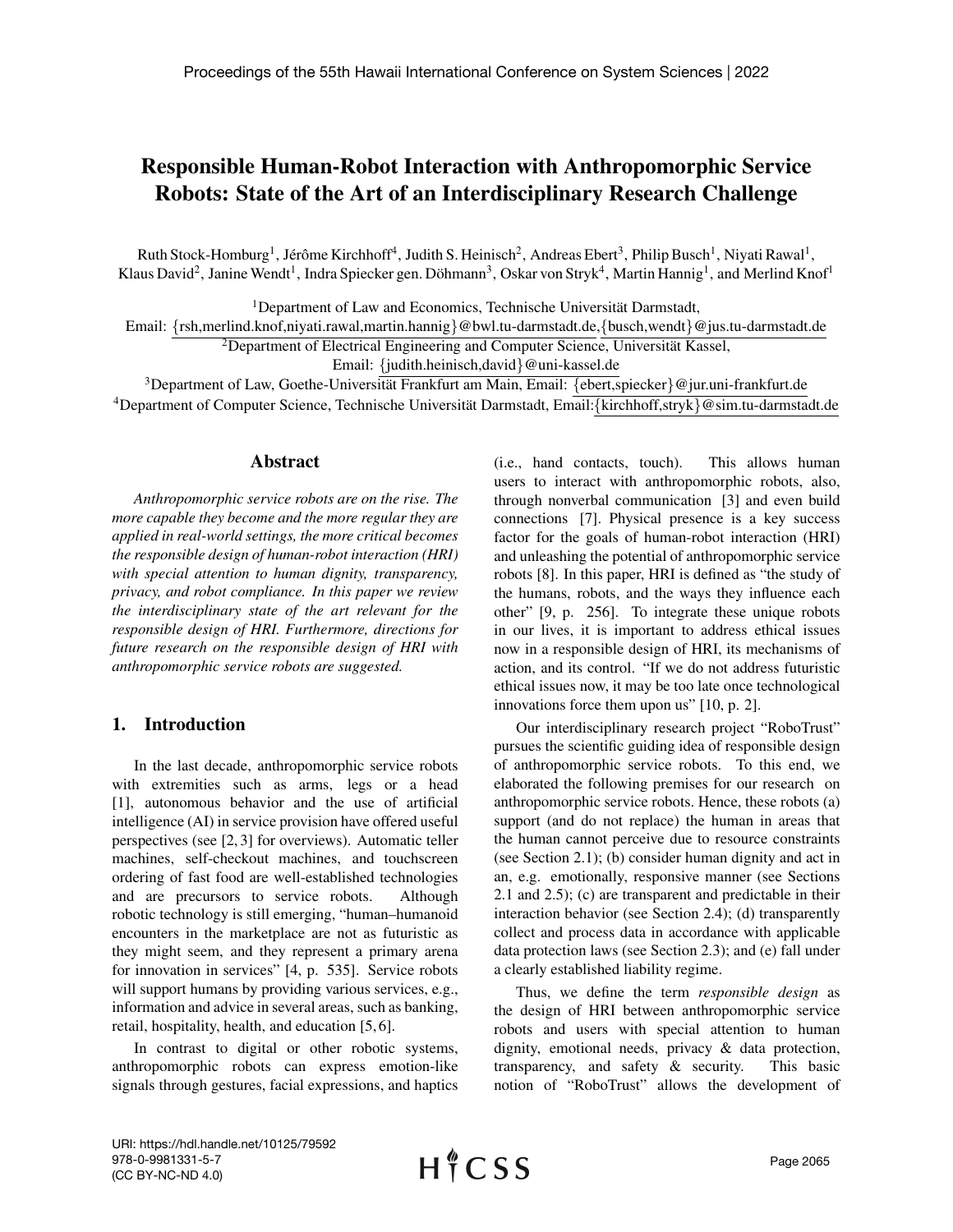anthropomorphic service robots in a way that enables HRI that is authentic and acceptable to humans. This leads, among others, to the necessity of applying adequate measures in order to evaluate the psychological needs of participants of HRI experiments (see [11] for an overview).

Various disciplines contribute to HRI leading to the interdisciplinary character of this research area, notably ethics, law, psychology, and technology [12]. However, to the best of the authors' knowledge the state of the art regarding HRI involving anthropomorphic service robots is incomplete, as it remains on an abstract level, covers the requirements only partially or does not provide a comprehensive approach [13–17]. This is especially true, if the interdisciplinarity of designing HRI responsibly is taken into account. Therefore, we identified the need for a state of the art review concerning the interdisciplinary research, relevant for the responsible design of HRI with anthropomorphic service robots covered by "RoboTrust" (see Section 2). Additionally, the interdependencies of the research disciplines involved are considered (i.e., ethics, law, psychology, and technology, see Section 3). Finally, areas for future research are identified and suggested based on the gained knowledge (see Section 3).

# 2. State of the Art on Responsible HRI

## 2.1. Ethics in HRI

Extant literature has discussed several ethical concerns [10]: ubiquitous surveillance, such as monitoring and storage of personal and behavioral digital data [18]. Interfaces, such as Apple's Siri, Amazon's Alexa, Microsoft's Cortana, and Google Home "not only listen to what we say, they also record it and send it back to Amazon, Apple, or Google" [10, p. 3]. This brings up issues of compliance (see Section 2.2) and privacy (see Section 2.3) but also aspects of human dignity in that users have been shown to feel disgust towards such conversational digital agents [7, 19]. Against this background, ethical considerations related to HRI have entered academic and philosophical discussions in various disciplines, such as machine ethics [20], computer ethics [21], and robot ethics [22]. In 2019 a complementary "Ethical Aligned Design" has been proposed for autonomous and intelligent systems [23]. Until today, there is an ongoing discussion as to whether ethical robots are possible or even desirable. This section will provide a brief overview on the definitions of robotic ethics, its theoretical foundations, and the current state of the art related to anthropomorphic service robots.

The term *robotic ethics* (often termed as "RoboEthics" [22]) has at least three different meanings [24]: (a) the professional ethics of robotics, (b) the moral code programmed into the robots themselves, and (c) "the self-conscious ability to do ethical reasoning by robots–to a robot's own, self-chosen moral code" [24, p. 35]. The project "RoboTrust" focuses on the responsible design of HRI with anthropomorphic service robots. We therefore define robotic ethics as the moral code programmed into the robots themselves with a special attention to protect human dignity, transparency, privacy, and security.

Three branches of ethics are important to structure existing research in RoboEthics [25]: meta-ethics, applied ethics, and normative ethics. *Meta-ethics* is rather abstract and theoretical and focuses on the question whether a robot can act in a good or bad manner [26, 27] or could be held responsible for its actions [28]. *Applied ethics* focuses on moral guides to specific domains and examine which specific moral dilemmas may arise from the application of robots [29]. An important question here is: How should humans design, deploy, and treat robots in a particular situation [30]? Finally, *normative ethics* reflects aspects of the robot application that are obligatory, allowed, or forbidden. From this perspective, moral mediation theory of technology [31, 32] argues that due to the increased closeness between humans, humans' moral perceptions and decisions are increasingly technologically mediated. Furthermore, research on the service dominant logic (S-D logic; [33]) identifies several general ethical principals that AI technologies should follow, such as transparency, reliability, and fairness (e.g., [34]). These theoretical insights advocate for a mindful integration of ethical values and principles into technologies [35–37].

Moral philosophy is different from moral psychology in that psychology attempts to understand the interplay between emotions (see Section 2.5) and reason as cause for individual moral decisions, the philosophical perspective focuses on the "ought" rather than on the "is" [38]. This paper has a largely comprehensive approach on applied robotic ethics. It attempts to integrate perspectives from RoboEthics and robotic psychology [12,39] for the sake of a responsible design of anthropomorphic service robots.

#### 2.2. RoboCompliance - Safety and Security in HRI

Inherent with the improvement of the service robots usability through the use of AI, their capability to cause harm is potentially increased [17, 40]. To reduce this hazard of anthropomorphic robots to a minimum is the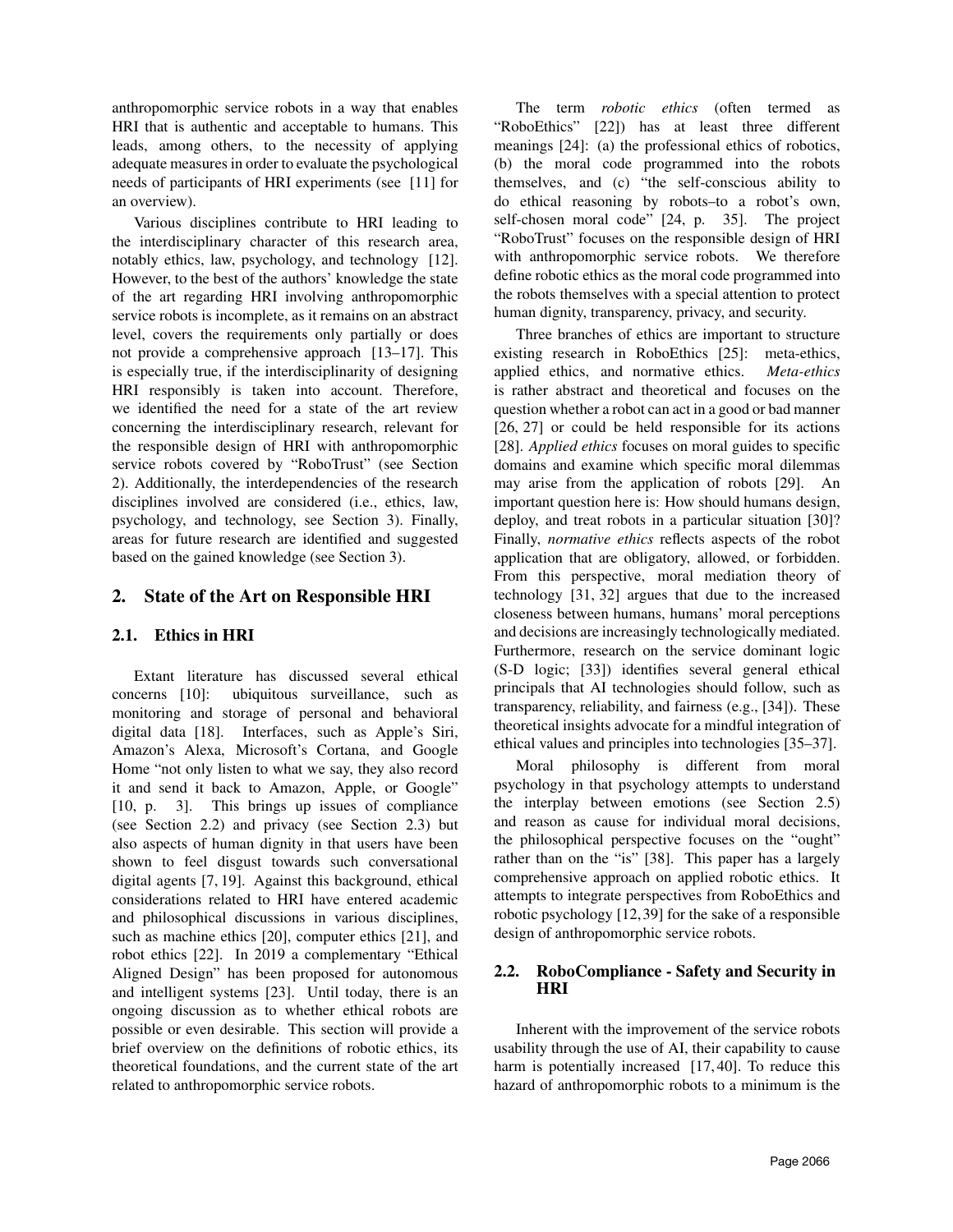focus of Robot Compliance (from here on termed as *RoboCompliance*, see also Section 2.3).

By RoboCompliance we refer to a robot - based on the generally accepted definition of product compliance as "a product conforming to rules, such as specifications, policies, standards, or laws" [41, p. 3] - that acts in a privacy-compliant manner [42] with the necessarily collected data and at the same time does give rise to fears of harm to third parties when AI is used [43]. Consequently, we define RoboCompliance as compliance with all regulations specifically relevant to intelligent anthropomorphic social robots, including those in data protection and liability law.

*Comprehensible and fair liability* rules for damage caused by robots play a central role in the establishment of this new technology: By means of transparency, they create predictability in dealing with worst-case scenarios that the user may fear and thus create the prerequisites for acceptance of the technology. Therefore, it is crucial to deal with worst-case scenarios of liability cases caused by robots already during their development process. This ensures that autonomy and safety can sensibly be weighed against each other [40].

How comprehensible and fair liability rules are to be designed in concrete terms must be developed in conjunction with several other disciplines, including above all robotic ethics (see Section 2.1). Their input is indispensable for the implementation of a generally accepted distribution of liability. Also crucial is technological transparency (see Section 2.4), which forms the basis for causality proofs. Data collection and processing (see Section 2.3) ensure safe movement and interaction with humans. Infringements of the General Data Protection Regulation (GDPR) through the use of a robot may lead to substantial penalties for robot users. Thus, finding a balance between innovation promotion, regulation and consumer protection by means of liability is a challenging task to be considered in an interdisciplinary way [44].

The increased damage potential of advanced robots is particularly due to the use of AI. This results in behavior that is not always predictable (see Section 2.4), which, in addition to the uncertainty in the actions of the robot itself, also leads to problems in proving causality ex post in the case of liability [17, 45].

Within the framework of the existing regulations, strict liability, i.e., liability independent of responsibility for misconduct, would be the best option. However, besides some problems in the application, which also result from the low predictability, e.g., of complex software [46], a strict liability would run the risk of considerably inhibiting the development of AI. Therefore, from this perspective, a negligence-based liability would be more purposeful [47].

Finally, for all the recognized risks in establishing service robots, the big picture should not be lost from view: Even if individual risks and claims may not be ignored, the use of AI and robots, in sum, arguably brings a "net safety gain". It can be assumed that automation prevents more accidents than it causes [47, 48]. Therefore, solutions that do not inhibit innovation must be sought. For example, a fund [46] or insurance solution [49] could be beneficial. The European Union (EU) Commission currently proposes a risk-based regulatory approach for the regulation of AI [50]: Particularly risky AI systems will be banned or strictly regulated as "high-risk". In addition to documentation and transparency obligations, risk management systems must also be used. AI must also be robust, secure and accurate. This establishes conditions that also facilitate the proof of causality. We agree with the risk-based regulatory approach. However, it also requires interdisciplinary cooperation as aimed by "RoboTrust", to be able to realistically assess the specific risk in the use of AI.

#### 2.3. Privacy and Data Protection in HRI

The increasing diffusion of robots in all different kinds of social situations has raised questions with regards to how these machines may endanger human development and social dynamics through the use of personal information [51], e.g., from camera images, which may be necessary for their correct function or full performance. For the responsible design of HRI, the implementation of appropriate safeguards for *privacy and data protection* is thus indispensable.

In legal sciences, the concept of privacy has been the subject of scholarly debates for a considerable amount of time. Especially the concept in the EU and the United States (US) varies despite equal terminology. In the US, privacy is closely connected to trespassing, physical intrusion and that, in essence, no direct constitutional right to privacy exists. Privacy is mainly seen as "the claim of individuals ... when, how, and to what extent information about them is communicated to others" [52, p. 7].

In the EU, the regulation of privacy is closely connected with the notion of data protection [53], i.e., a close connection of control over personal data due to its effect on personality rights [54]. The EU's 2018 GDPR [55] so far constitutes the obvious benchmark for a privacy-compliant robot. The US and the EU approach may grow closer in the future as the GDPR has served as a blueprint for regulation in several other countries, such as Brazil and Japan, but foremost the Californian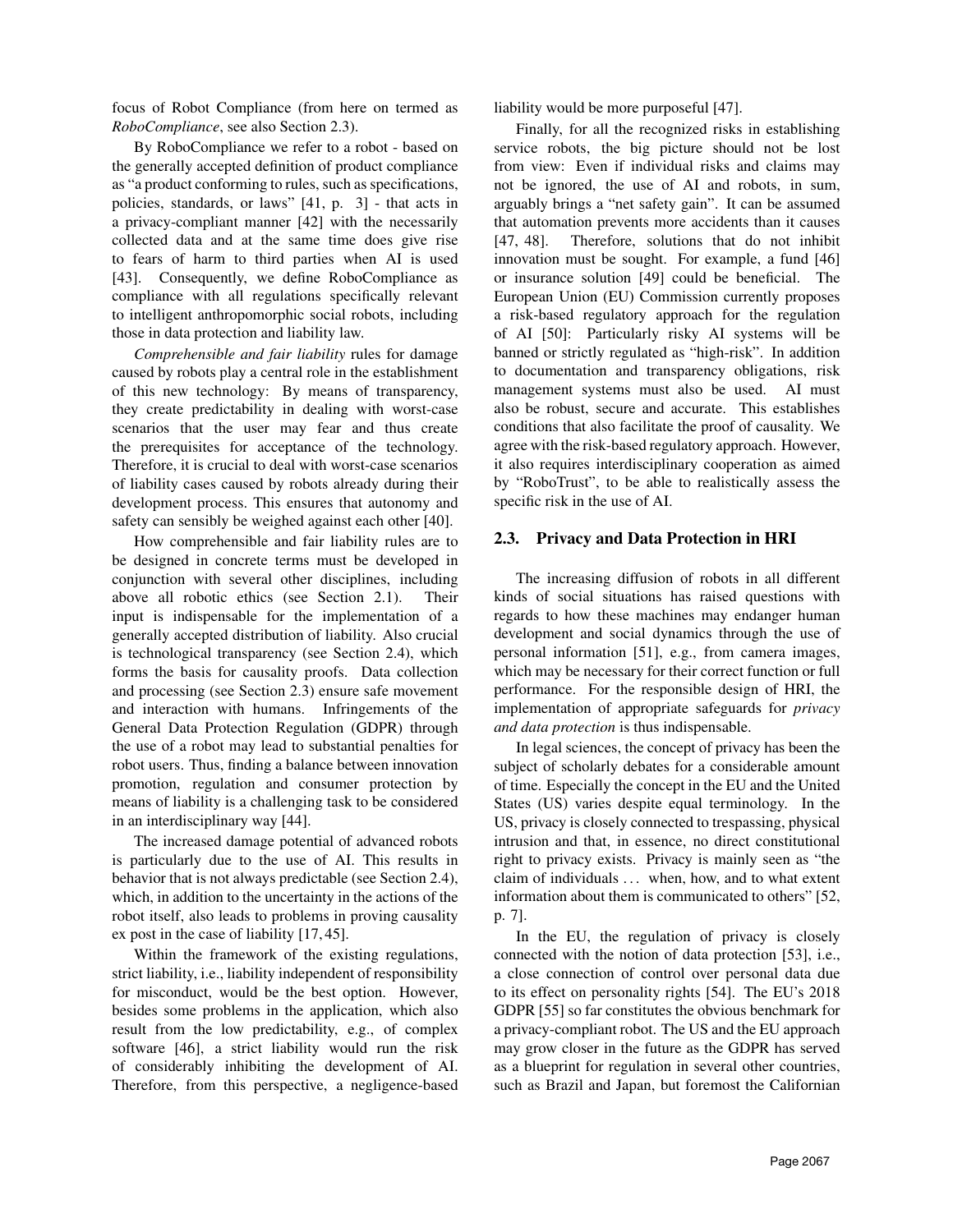Consumer Privacy Act [56]. For the purposes of this paper, a robot which complies with the GDPR will be considered as privacy-compliant as the provisions are more demanding than the US notion [57].

Despite its significance, the requirements of GDPR-compliant robotics formulated in the literature are surprisingly few. The existing works neither reflect the new legal framework introduced by the GDPR [58] nor focus on other areas of robot use, e.g., health [59] or delivery [60] services. Others delve into the specifics of certain platforms, such as robots using cloud computing [59, 61]. Some analyze at least some GDPR principles, e.g., transparency, in certain contexts [62].

Central research to rely on is the privacy-related evaluation of using sensory data, which cause concerns [63] on their own. These concerns arise in particular with anthropomorphic service robots, which interact with humans, and less so with mechanical, non-social robots [63]. Respondents worried most about their informational privacy, when manufacturers or operators of social robots used their data [64]. Hacking and stalking may also evoke considerable concerns, whereas physical privacy concerns may be less prevalent [64]. In this regard, groundwork has been done on responsible, GDPR-compliant video data processing, which includes analyses of potential technical solutions [65, 66].

While legal and political proponents argue for strong privacy protection, several studies indicate that individuals often mindlessly deal with privacy-related issues. Despite having privacy concerns when using technologies, they often still disclose personal data, also referred to as privacy paradox [67, 68]. Initial studies indicate that this privacy paradox may also occur in real HRI, and is even more pronounced towards android robots than towards humanoid robots [69].

#### 2.4. Transparency in HRI

With the ongoing technological evolution of robots, especially social and service robots, the number of possible applications for these intelligent or autonomous systems continues to grow. In situations where interaction with humans is a key factor for completing a task successfully and effectively, the development of these robots is faced with special challenges. The concept of *transparency* aims to support overcoming these challenges. In literature, transparency is described, amongst others, as offering explanations of actions [70], as the amount of information provided by the system to the user about internal operations [71], or as a design requirement to not exploit vulnerable users in a deceptive way [72]. In addition, transparency can be a means to enable trust in automated systems or robots

[73,74], but furthermore, its positive influence on human performance can be affected by the reliability of the specific robot [75].

Two prominent transparency models have been proposed: (1) for autonomous agents (e.g., robots) and (2) regarding HRI [76, 77]. The situation awareness-based agent transparency (SAT) model [76] consists of three levels representing different transparency aspects (i.e., task parameters, logic, and predicted outcomes), based on [78, 79] and [80]. It aims to provide a foundation for transparent interfaces that allow the operator to make informed decisions for interventions. The second model [77] distinguishes between robot-*to*-human and robot-*of*-human transparency. These transparency aspects group the factors into information concerning the robot (i.e., intention, task, analytics, environment) and the robot's awareness of the human (i.e., teamwork, human state), that needs to be provided. The SAT model and the robot-*to*-human transparency show some similarities regarding the contents conveyed.

Reviews on empirical studies that examine the effect of transparency [81, 82] show that the literature mainly focused on the SAT model but the findings are incomplete or inconsistent, e.g., on the desirable level of transparency. Further, they argue that future research should investigate the appropriate transparency levels in relation to the context, why transparency supports the operator, and to use findings from cognitive psychology.

In the referenced literature the research focused primarily on the effects of transparency regarding an operator or teammate. Although many topics are still open here, the ethical and societal aspects are usually not considered. In [62] the transparency expectations for different stakeholders based on the work of [83] are shown and it is emphasized that legal transparency requires interdisciplinary collaboration among legal, social science, and technology. Further, they proposed a checklist to guide robot developers in implementing the GDPR's transparency requirements, which is, in particular, relevant to service robots processing personal data (see Section 2.3).

In order to establish measurable levels of transparency, the IEEE Standards Association is preparing a new standard "P7001 - Transparency of Autonomous Systems" [84]. It also considers different stakeholders to objectively determine the levels of compliance of an autonomous system, which goes conform with [62]. It also demands for technical solutions to investigate the causes, which may have led to malfunctions or incidents, and also to efficiently store with high integrity the data required for post mortem analysis [85]. Such a black box recorder for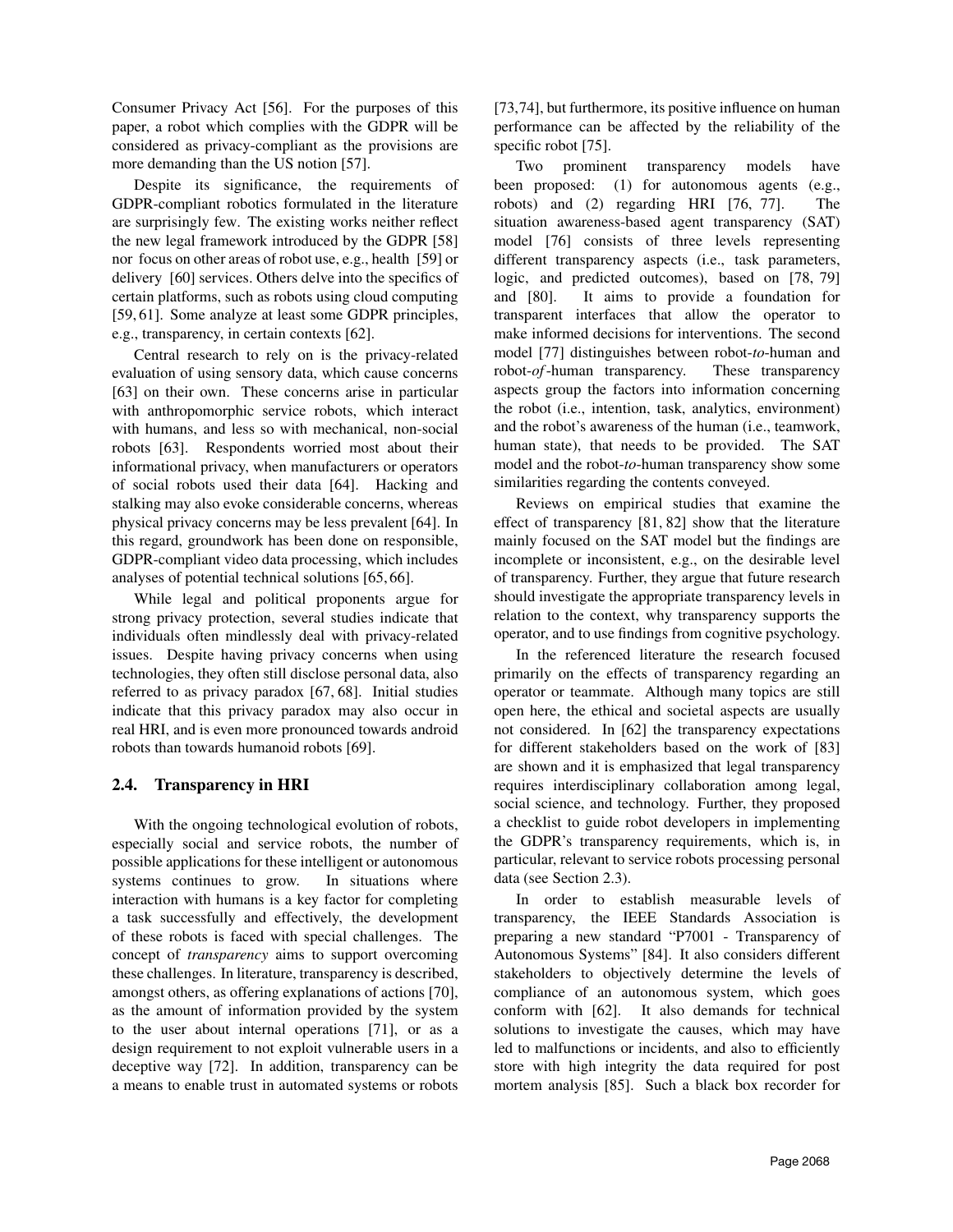autonomous and AI driven robot behavior would help to track down causes of failure to the responsibility of hardware, software or user.

Transparency plays an important role in HRI and the research efforts on it form a solid basis but still show partly inconsistent findings and open issues. Further, an evidence-based interdisciplinary guideline of how to realize transparency in specific contexts is still missing. This also includes the case where transparency is potentially not desirable, e.g., for social robots [86].

## 2.5. Evaluation of Responsible HRI

Evaluation is "[t]he process of determining the merit or worth or value of something" [87, p. 53]. With respect to HRI, it provides a systematic approach to assess to which extent the goal of responsible HRI is achieved. Extant research on the measurement of HRI can be organized in three categories: (1) (subjective) perceptual measures (i.e., self-perceptions, observer perceptions), (2) (objective) performance measures, and (3) sensor-based measures (e.g., psycho-physiological measures, face recognition measures) (see [88–91] for an overview).

*Subjective perceptual measures* can be conducted from a self- and observer perspective, using self-reported and behavioral indicators. Self-perceptions are based on subjective observations or feelings from a person. Often, they are not directly observable, but measurable through indicators, or identifiable via self-reports of human participants interacting with robots [91, 92]. Psychometric scales, surveys, and questionnaires [88, 93] are suitable to assess trust [94, 95], acceptance [92, 95], and several participants' characteristics [90]. Contrarily, *observer-perceptions* investigate how observers understand behavioral aspects of parties directly involved in HRI [94, 96]. To assess emotional and/or behavioral responses of candidates, audio and video observations are recorded and evaluated afterwards [89].

*Objective performance measures* quantify the output of HRI [97, 98]. Related measures indicate how well an anthropomorphic robot supported the task completion by a human [89]. Sample task performance indicators include the efficiency and the speed of a performed task or the amount of errors occurred [97, 98].

*Sensor data* can be observational or analytical in nature. Some examples of *observational sensors* include microphones and cameras, which capture observations of the human partner during an interaction [99]. Additionally, perceiving a human's motion in order to react accordingly is an important aspect of HRI [100, 101]. Such observational sensors can be used to

understand the emotional state of the participant either from audio [102], video [3, 103] or both [104, 105]. *Emotions* are "an episode of interrelated synchronized changes in the states of all or most of the five organismic subsystems in response to the evaluation of an external or internal stimulus event as relevant to major concerns of the organism" [106, p. 697] and are a major indicator for humans' well-being during HRI (see [12] for an overview). Besides their implication on human well-being during the HRI, robotic psychology has even shown that humans can catch artificial emotions from anthropomorphic robots [2] within an emotional contagion process (see [39] for an overview). Despite emotional expressions by robots, human emotions can be detected by sensors and inferred to the emotion of the person by trained models.

This "ability to encode an ensemble of sensory stimuli providing information about the emotional state of another individual" [107, p. 1] is referred to as *emotion recognition*. A major source of emotional recognition relies on humans' *facial expression* that has attracted considerable research interest for several years [108, 109]. Recently, deep learning algorithms have become popular. The pre-processed image is directly fed into deep networks to predict an output (see [3] for an overview), mainly relating to six universally known emotions (i.e., happy, sad, disgust, angry, fear, surprise) and sometimes including a neutral expression [109].

Another important means to gather information about human emotions during HRI is *psycho-physiological data*, such as electrodermal activity (EDA), electroencephalography (EEG), electrocardiogram (ECG), electromyography (EMG), and respiration (RESP) [88]. Among these signals, EDA, EEG and ECG are the most commonly applied indicators [110]. For example, in a stressful situation, the perspiration increases, affecting the conductivity of the skin and making the EDA signal rise. Emotions are related to the autonomic nervous system, which is accompanied by changes in physiological signals [111, 112]. Consequently, physiological responses of participants can be used as indicators of human's arousal [90]. Wristbands, for instance, can conduct physiological data like Heart Rates, allowing assumptions regarding participant's stress level [113]. Physiological signals are difficult if not impossible to be controlled and therefore deceived [114]. Hence, using analytical sensor data leads to an objectification of data, since human participants generally are not able to manipulate their physiological reactions [88]. Observations and analytical sensors can be used to measure the emotions of an individual using audio [115], physiological [116]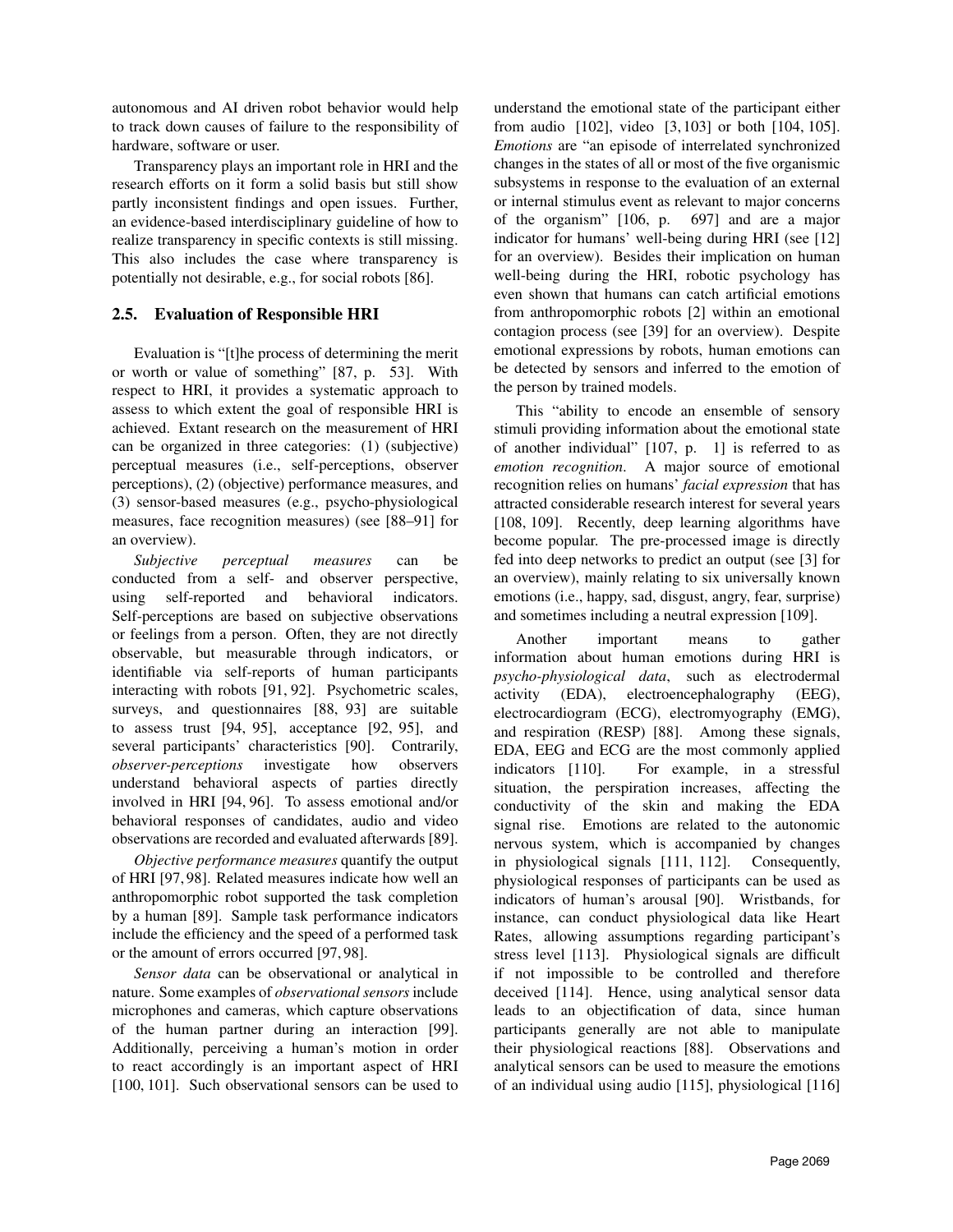or visual signals [3, 117].

A literature review on the use of physiological signals in HRI to detect emotions points out that the baseline of the physiological signals should be gathered before recognizing the influence of the emotions [118, 119]. [120] indicates that the first encounter with a robot should take place before the experiment starts. That is certainly true if the impact of different behaviors of the robot is to be considered as emotional triggers rather than the first encounter. In the studies considered [118, 121–127] the experimental setup is divided into small subsections during HRI. These represent individual movements of the robot or tasks of the subject in the interaction with the robot. Within these sections, a certain emotional response of the subject is expected and later evaluated.

From a conceptual perspective research on emotions in HRI employs emotion models that abstract the subject's emotion to varying degrees (see [12] for an overview). The most popular model is Russels circumplex model [128]. The ground truth describing the subject's emotion in the individual sections is ensured by classifying the physiological signals, questionnaires, or adding further emotion recognition methods (such as facial recognition).

While extant research provides valuable insights on rather general evaluation criteria for human responses to robotic design, specific criteria for a responsible design of HRI are scarce. Specifically, criteria that capture ethical and legal aspects, such as human privacy, safety, and the transparency of the robotic design are scarce.

## 3. Implications and Suggestions

This paper addresses the state of the art from different disciplines (i.e., ethics, legal sciences, psychology, technology), relevant for the responsible design of HRI with anthropomorphic service robots which is pursued by "RoboTrust". Despite considerable progress achieved by research on responsible design of HRI, this review also reveals several limitations of previous empirical research through the lens of the particular disciplines. This Section therefore outlines four suggestions for continued research on the responsible design of HRI.

*Extend the interdisciplinary perspective on responsible HRI.* This overview has demonstrated the importance of an interdisciplinary approach, which is essential for the development and programming of responsible HRI with anthropomorphic service robots and for conducting and evaluating responsible HRI experiments. More research is needed that integrates different disciplines for a design of HRI which pays

particular attention to human dignity, privacy, safety, and transparency.

*Develop uniform standards to evaluate the responsible design of HRI.* Most of the studies in this review have evaluated human responses to HRI based on self perceptions, third-rater perceptions or sensor data on emotional and/or behavioral measures (see Section 2.5). Future research should pay more attention to criteria that capture transparency, privacy, and security or human responses to these design parameters, such as trust and confidence.

*Analyze longitudinal effects of responsible HRI.* Instead of examining a single human experience in an HRI, future research should examine longitudinal effects of responsible robot design over time. This in turn might help to understand human responses to HRI beyond a first impression effect.

*Use real–world environments to test the effects of responsible design of HRI.* To date, still most studies on HRI have been conducted in laboratory settings (see Section 2.5). Design implications for responsible HRI would contribute to a deeper understanding of real-life and kind of "authentic" HRI.

# Acknowledgement

This research was conducted as part of RoboTrust, a project of the Centre Responsible Digitality.

## References

- [1] M. Mara and M. Appel, "Science Fiction Reduces the Eeriness of Android Robots: A Field Experiment, *Computers in Human Behavior*, vol. 48, pp. 156–162, 2015.
- [2] R. M. Stock and M. Merkle, "A Service Robot Acceptance Model: User Acceptance of Humanoid Robots During Service Encounters," in *2017 IEEE International Conference on Pervasive Computing and Communications Workshops*, pp. 339–344, March 13-17, 2017.
- [3] N. Rawal and R. M. Stock-Homburg, "Facial Emotion Expressions in Human-Robot Interaction: A Survey," *To appear in International Journal of Social Robotics*, 2021.
- [4] M. Mende, M. L. Scott, J. van Doorn, D. Grewal, and I. Shanks, "Service Robots Rising: How Humanoid Robots Influence Service Experiences and Elicit Compensatory consumer responses," *Journal of Marketing Research*, vol. 56, no. 4, pp. 535–556, 2019.
- [5] S. H. Ivanov, C. Webster, and K. Berezina, "Adoption of Robots and Service Automation by Tourism and Hospitality Companies," *Revista Turismo & Desenvolvimento*, vol. 27, no. 28, pp. 1501–1517, 2017.
- [6] M. Merkle, "Customer Responses to Service Robots–Comparing Human-Robot Interaction with Human-Human Interaction," in *Proceedings of the 52nd Hawaii International Conference on System Sciences*, pp. 1396–1405, January 8-11, 2019.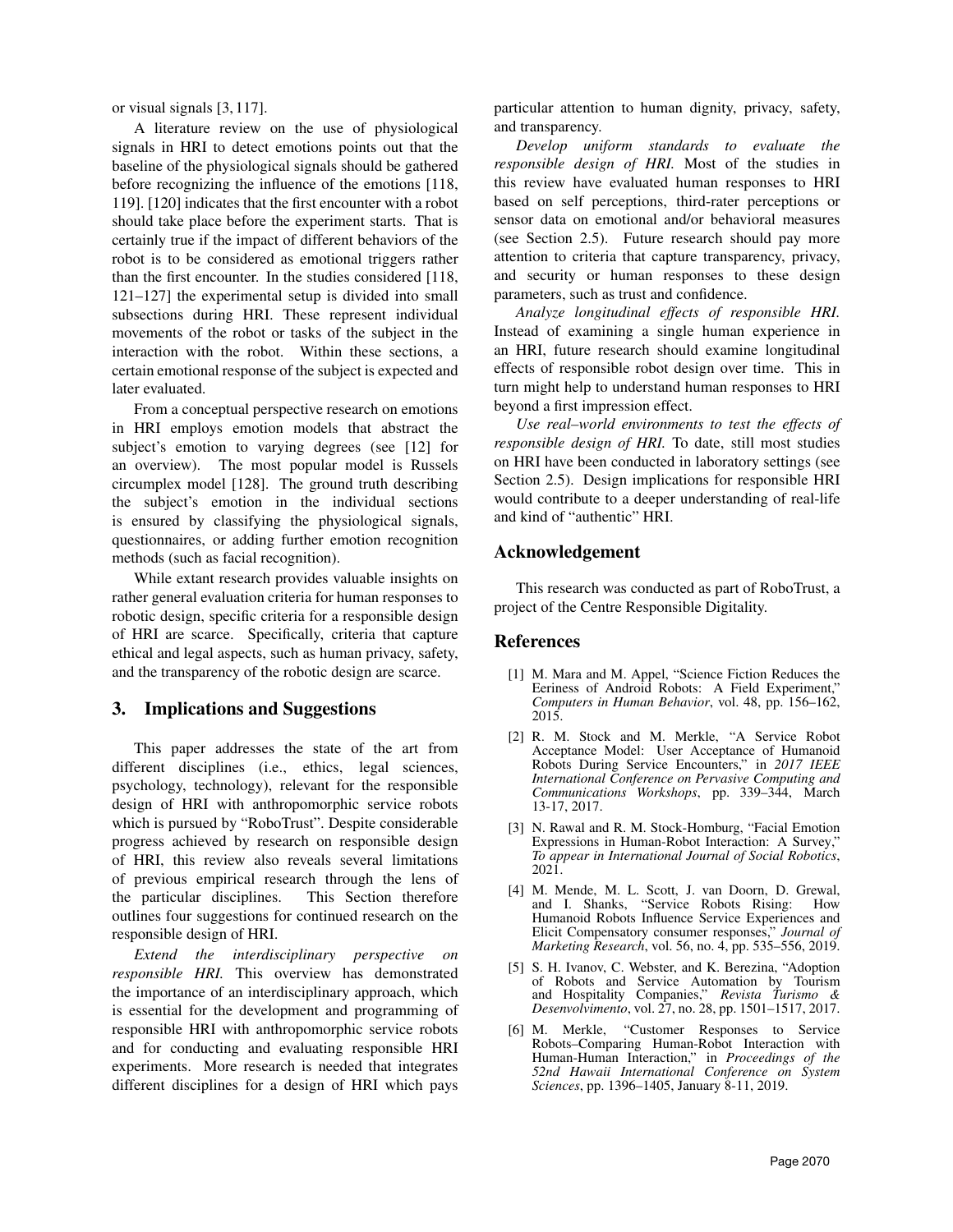- [7] F. Schweitzer, R. Belk, W. Jordan, and M. Ortner, "Servant, Friend or Master? The Relationships Users Build with Voice-Controlled Smart Devices," *Journal of Marketing Management*, vol. 35, no. 7-8, pp. 693–715, 2019.
- [8] D. Leyzberg, S. Spaulding, M. Toneva, and B. Scassellati, "The Physical Presence of a Robot Tutor Increases Cognitive Learning Gains," in *Proceedings of the annual meeting of the cognitive science society*, vol. 34, pp. 1882–1887, August 1-4, 2012.
- [9] T. Fong, C. Thorpe, and C. Baur, *Collaboration, Dialogue, Human-Robot Interaction*, pp. 255–266. Berlin, Heidelberg, Germany: Springer, 2003.
- [10] R. Belk, "Ethical Issues In Service Robotics and Artificial Intelligence," *The Service Industries Journal*, pp. 1–17, 2020.
- [11] M. Knof, J. Heinisch, J. Kirchhoff, N. Rawal, K. David, O. von Stryk, and R. Stock-Homburg, "Implications from Responsible Human-Robot Interaction with Anthropomorphic Service Robots for Design Science," in *Proceedings of the 55th Hawaii international conference on system sciences*, January 3-7, 2022.
- [12] R. Stock-Homburg, "Survey of Emotions in Human-Robot Interactions: Perspectives from Robotic Psychology on 20 Years of Research," *International Journal of Social Robotics*, pp. 1–23, 2021.
- [13] M. Ahmad, O. Mubin, and J. Orlando, "A systematic review of adaptivity in human-robot interaction," *Multimodal Technologies and Interaction*, vol. 1, no. 3, p. 14, 2017.
- [14] P. Baxter, J. Kennedy, E. Senft, S. Lemaignan, and T. Belpaeme, "From Characterising Three Years of HRI to Methodology and Reporting Recommendations," in *2016 11th ACM/IEEE International Conference on Human-Robot Interaction*, pp. 391–398, 2016.
- [15] R. Wullenkord and F. Eyssel, "Societal and ethical issues in hri," *Current Robotics Reports*, pp. 1–12, 2020.
- [16] C. Lutz, M. Schöttler, and C. P. Hoffmann, "The privacy implications of social robots: Scoping review and expert interviews," *Mobile Media & Communication*, vol. 7, no. 3, pp. 412–434, 2019.
- [17] H. Zech, "Liability for AI: Public Policy Considerations," in *ERA Forum*, vol. 22, pp. 147–158, Springer, 2021.
- [18] A. A. Sodemann, M. P. Ross, and B. J. Borghetti, "A Review of Anomaly Detection in Automated Surveillance," *IEEE Transactions on Systems, Man, and Cybernetics, Part C (Applications and Reviews)*, vol. 42, no. 6, pp. 1257–1272, 2012.
- [19] W. Oremus, "Terrifyingly Convenient: AI Assistants Can Give You the News, Order You a Pizza, and Tell You a Joke. All You have to do is Trust Them—Completely," 2016.
- [20] M. Anderson and S. L. Anderson, "Machine Ethics: Creating an Ethical Intelligent Agent," in *Machine Ethics and Robot Ethics*, pp. 237–248, Routledge, 2020.
- [21] G. D. Crnkovic and B. Cürüklü, "Robots: Ethical by Design," *Ethics and Information Technology*, vol. 14, no. 1, pp. 61–71, 2012.
- [22] G. Veruggio and F. Operto, "The Debate on Roboethics," *Philosophy & Engineering*, p. 23, 2007.
- [23] The IEEE Global Initiative on Ethics of Autonomous and Intelligent Systems, "Ethically Aligned Design - A Vision for Prioritizing Human Well-being with Autonomous and Intelligent Systems," pp. 1–294, 2019.
- [24] K. Abney, "Robotics, Ethical Theory, and Metaethics: A Guide for the Perplexed," *Robot ethics: The ethical and social implications of robotics*, pp. 35–52, 2012.
- [25] S. Bringsjord and J. Taylor, "Introducing Divine-Command Robot Ethics," *Robot ethics: the ethical and social implication of robotics*, pp. 85–108, 2012.
- [26] A. M. DeBaets, "Can a Robot Pursue the Good? Exploring Artificial Moral Agency," *Journal of Evolution and Technology*, vol. 24, no. 3, pp. 76–86, 2014.
- [27] L. Floridi and J. W. Sanders, "On the Morality of Artificial Agents," *Minds and machines*, vol. 14, no. 3, pp. 349–379, 2004.
- [28] J. Parthemore and B. Whitby, "What Makes Any Agent a Moral Agent? Reflections on Machine Consciousness and Moral Agency," *International Journal of machine consciousness*, vol. 5, no. 02, pp. 105–129, 2013.
- [29] B. F. Malle, "Integrating Robot Ethics and Machine Morality: The Study and Design of Moral Competence in Robots," *Ethics and Information Technology*, vol. 18, no. 4, pp. 243–256, 2016.
- [30] G. Veruggio, J. Solis, and M. Van der Loos, "Roboethics: Ethics Applied to Robotics [from the guest editors]," *IEEE Robotics & Automation Magazine*, vol. 18, no. 1, pp. 21–22, 2011.
- [31] P.-P. Verbeek, *Moralizing Technology: Understanding and Designing the Morality of Things*. University of Chicago Press, 2011.
- [32] P.-P. Verbeek, "Some Misunderstandings About the Moral Significance of Technology," in *The moral status of technical artefacts*, pp. 75–88, Springer, 2014.
- [33] S. L. Vargo and R. F. Lusch, "Service-Dominant Logic: Continuing the Evolution," *Journal of the Academy of marketing Science*, vol. 36, no. 1, pp. 1–10, 2008.
- [34] N. Bostrom and E. Yudkowsky, "The Ethics of Artificial Intelligence," *The Cambridge handbook of artificial intelligence*, vol. 1, pp. 316–334, 2014.
- [35] S. Du and C. Xie, "Paradoxes of Artificial Intelligence Ethical Challenges and Opportunities," *Journal of Business Research*, vol. 129, pp. 961–974, 2021.
- [36] B. Friedman and D. G. Hendry, *Value Sensitive Design: Shaping Technology with Moral Imagination*. Mit Press, 2019.
- [37] G. Riva, R. M. Banos, C. Botella, B. K. Wiederhold, and A. Gaggioli, "Positive Technology: Using and A. Gaggioli, "Positive Technology: Interactive Technologies to Promote Positive Functioning," *Cyberpsychology, Behavior, and Social Networking*, vol. 15, no. 2, pp. 69–77, 2012.
- [38] W. Wallach, "Robot Minds and Human Ethics: The Need for a Comprehensive Model of Moral Decision Making," *Ethics and Information Technology*, vol. 12, no. 3, pp. 243–250, 2010.
- [39] R. Stock and M. A. Nguyen, "Robotic Psychology. What Do We Know About Human-Robot Interaction and What Do We Still Need to Learn?," in *Proceedings of the 52nd Hawaii international conference on system sciences*, 2019.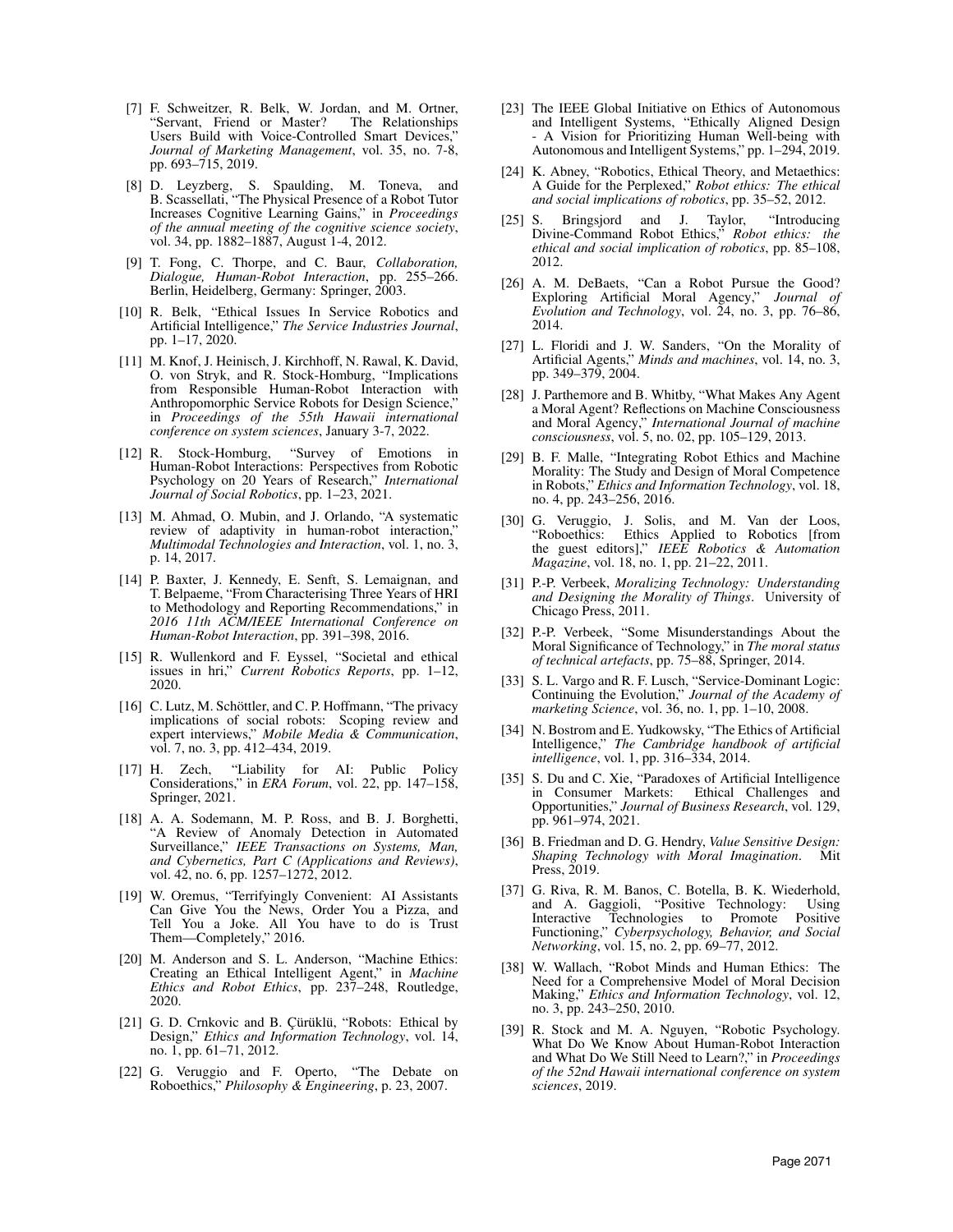- [40] H. Matsuzaki and G. Lindemann, "The Autonomy-Safety-Paradox of Service Robotics in Europe and Japan: A Comparative Analysis," *AI & Society*, vol. 31, no. 4, pp. 501–517, 2016.
- [41] S. Loznen, C. Bolintineanu, and J. Swart, *Electrical Product Compliance and Safety Engineering*. Norwood, MA, USA: Artech House, 2017.
- [42] R. van den Hoven van Genderen, "Privacy and Data Protection in the Age of Pervasive Technologies in AI and Robotics," *European Data Protection Law Review*, vol. 3, no. 3, pp. 338–352, 2017.
- [43] W. Barfield, "Liability for Autonomous and Artificially Intelligent Robots," *Paladyn, Journal of Behavioral Robotics*, vol. 9, no. 1, pp. 193–203, 2018.
- [44] F. P. Hubbard, "Sophisticated Robots: Balancing Liability, Regulation, and Innovation," *Florida Law Review*, vol. 66, no. 5, pp. 1803–1872, 2014.
- [45] A. Lior, "AI Entities as AI agents: Artificial Intelligence Liability and the AI Respondeat Superior analogy," *Mitchell Hamline Law Review*, vol. 46, no. 5, pp. 1043–1102, 2020.
- [46] O. J. Erdélyi and G. Erdélyi, "The AI Liability Puzzle and a Fund-Based Work-Around," *Journal of Artificial Intelligence Research*, vol. 70, pp. 1309–1334, 2021.
- [47] R. Abbott, *The Reasonable Robot: Artificial Intelligence and the Law*. Cambridge, UK: Cambridge University Press, 2020.
- [48] G. Wagner, "Robot Liability," in *Liability for Artificial Intelligence and the Internet of Things* (S. Lohsse, R. Schulze, and D. Staudenmeyer, eds.), pp. 27–62, Nomos, 2019.
- [49] E. G. on Liability and N. T. N. T. Formation, "Liability for Artificial Intelligence and Other Emerging Digital Technologies," tech. rep., European Commission, 2019.
- [50] E. Commission, "Proposal for a Regulation of the European Parliament and of the Council: Laying Down Harmonised Rules on Artificial Intelligence (Artificial Intelligence Act) and Amending Certain Union Legislative Acts," 2021.
- [51] M. Rueben, A. Aroyo, C. Lutz, J. Schmolz, P. Van Cleynenbreugel, A. Corti, S. Agrawal, and W. Smart, "Themes and Research Directions in Privacy-Sensitive Robotics," in *2018 IEEE Workshop on Advanced Robotics and its Social Impacts*, pp. 77–84, September 28-29, 2018.
- [52] A. F. Westin, *Privacy and Freedom*. New York, NY: Atheneum, 1968.
- [53] P. Hustinx, *The Reform of EU Data Protection: Towards More Effective and More Consistent Data Protection across the EU*, ch. 4, p. 62—72. Cambridge, UK: Cambridge University Press, 2014.
- [54] O. Lynskey, "Deconstructing Data Protection: The 'Added-Value' of a Right to Data Protection in the EU Legal Order," *International and Comparative Law Quarterly*, vol. 63, no. 4, pp. 569–597, 2014.
- [55] EU, "Regulation (EU) 2016/679 of the European Parliament and of the Council on the Protection of Natural Persons with Regard to the Processing of Personal Data and on the Free Movement of such Data, and Repealing Directive 95/46/EC (General Data Protection Regulation) (27 April 2016).'
- [56] P. M. Schwartz, "Global Data Privacy: The EU Way," *New York University Law Review*, vol. 94, no. 1, pp. 771–818, 2019.
- [57] C. Kuner, L. A. Bygrave, C. Docksey, and L. Drechsler, *The EU General Data Protection Regulation (GDPR): A Commentary*. Oxford, UK: Oxford University Press, 2020.
- [58] T. Dreier and I. Spiecker genannt Döhmann, "Legal Aspects of Service Robotics," *Poiesis & Praxis*, vol. 9, no. 3-4, pp. 201–217, 2012.
- [59] E. Fosch-Villaronga, H. Felzmann, T. Mahler, and M. Ramos Montero, "Cloud Services for Robotic Nurses? Assessing Legal and Ethical Issues in the Use of Cloud Services for Healthcare Robots," in *2018 IEEE/RSJ International Conference on Intelligent Robots and Systems*, pp. 290–296, October 1-5, 2018.
- [60] T. Hoffmann and G. Prause, "On the Regulatory Framework for Last-Mile Robots," *Machines*, vol. 6, no. 3, 2018.
- [61] E. Fosch Villaronga and C. Millard, "Cloud Robotics Law and Regulation," *Queen Mary School of Law Legal Studies Research Paper*, no. 295, 2018.
- [62] H. Felzmann, E. Fosch-Villaronga, C. Lutz, and A. Tamo-Larrieux, "Robots and Transparency: The Multiple Dimensions of Transparency in the Context of Robot Technologies," *IEEE Robotics & Automation Magazine*, vol. 26, no. 2, pp. 71–78, 2019.
- [63] C. Lutz and A. Tamò, "RoboCode-Ethicists: Privacy-friendly Robots, An Ethical Responsibility of Engineers?," in *Proceedings of the ACM Web Science Conference*, pp. 1–12, June 28 – July 1, 2015.
- [64] C. Lutz and A. Tamó-Larrieux, "The Robot Privacy Paradox: Understanding How Privacy Concerns Shape Intentions to Use Social Robots," *Human-Machine Communication Journal*, vol. 1, no. 1, pp. 87–111, 2020.
- [65] E. Barnoviciu, V. Ghenescu, S.-V. Carata, M. Ghenescu, R. Mihaescu, and M. Chindea, "GDPR Compliance in Video Surveillance and Video Processing Application," in *2019 International Conference on Speech Technology and Human-Computer Dialogue (SpeD)*, pp. 1–6, October 10-12, 2019.
- [66] A. Šidlauskas, "Video Surveillance and the GDPR," in *Social Transformations in Contemporary Society 2019 (7)*, pp. 55–65, June 6-7, 2019.
- [67] S. B. Barnes, "A Privacy Paradox: Social Networking in the United States," *First Monday*, 2006.
- [68] P. A. Norberg, D. R. Horne, and D. A. Horne, "The Privacy Paradox: Personal Information Disclosure Intentions versus Behaviors," *The Journal of Consumer Affairs*, vol. 41, no. 1, pp. 100–126, 2007.
- [69] R. Stock-Homburg and M. Hannig, "Is There a Privacy Paradox in the Workplace?," in *Proceedings of the Forty-First International Conference on Information Systems*, pp. 1–17, December 12-17, 2020.
- [70] T. Kim and P. Hinds, "Who Should I Blame? Effects of Autonomy and Transparency on Attributions in Human-Robot Interaction," in *ROMAN 2006-The 15th IEEE International Symposium on Robot and Human Interactive Communication*, pp. 80–85, September 6-8, 2006.
- [71] T. L. Sanders, T. Wixon, K. E. Schafer, J. Y. Chen, and P. Hancock, "The Influence of Modality and Transparency on Trust in Human-Robot Interaction," in *2014 IEEE International Inter-Disciplinary Conference on Cognitive Methods in Situation Awareness and Decision Support*, pp. 156–159, March 3-6, 2014.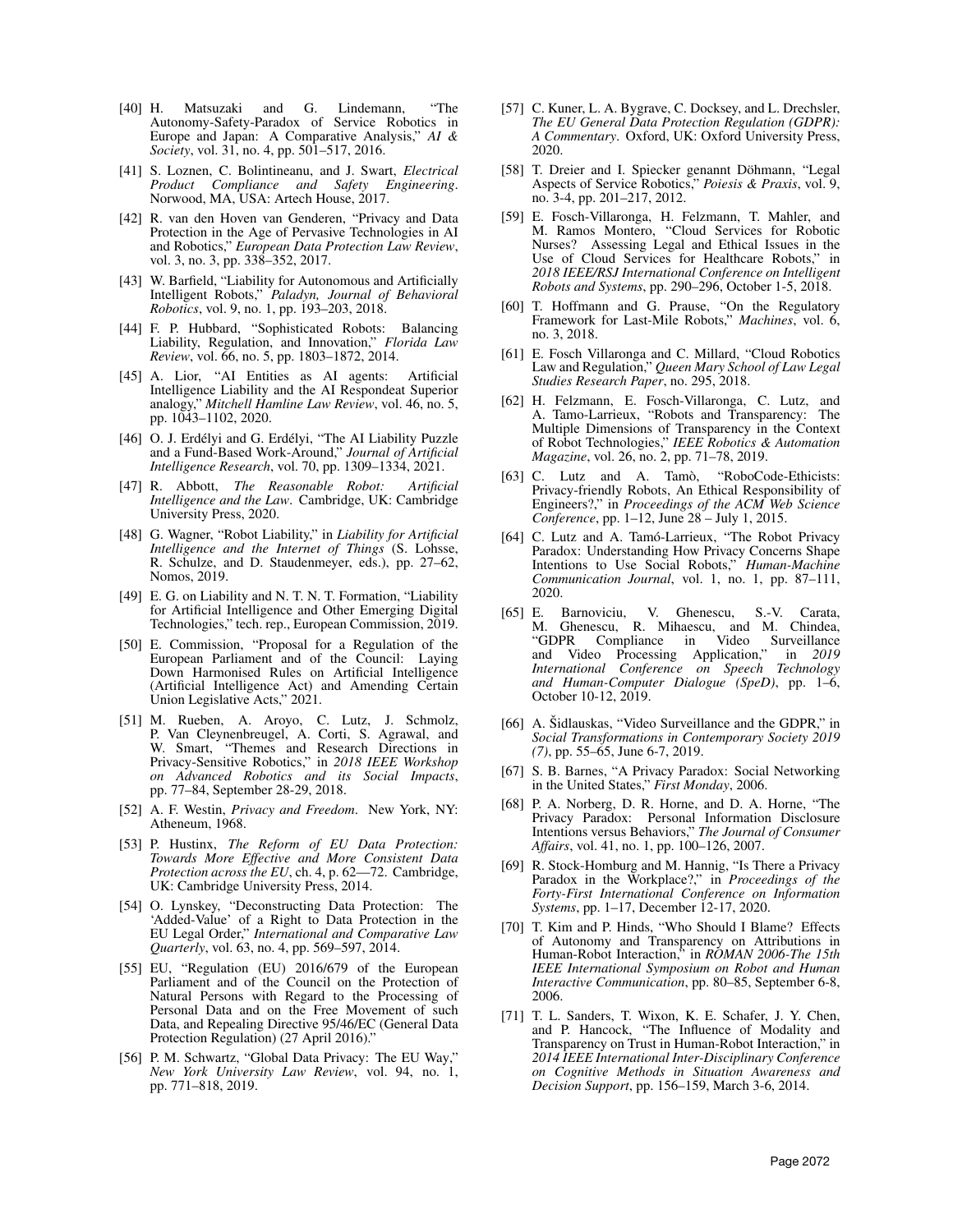- [72] R. H. Wortham, A. Theodorou, and J. J. Bryson, "What Does the Robot Think? Transparency as a Fundamental Design Requirement for Intelligent Systems," in *Proceedings of the IJCAI Workshop on Ethics for Artificial Intelligence*, July 9, 2016.
- [73] J. B. Lyons, G. G. Sadler, K. Koltai, H. Battiste, N. T. Ho, L. C. Hoffmann, D. Smith, W. Johnson, and R. Shively, "Shaping Trust Through Transparent Design: Theoretical and Experimental Guidelines," in *Advances in human factors in robots and unmanned systems*, pp. 127–136, Springer International Publishing Switzerland 2017, 2017.
- [74] B. Nesset, D. A. Robb, J. Lopes, and H. Hastie, "Transparency in HRI: Trust and Decision Making in the Face of Robot Errors," in *Companion of the 2021 ACM/IEEE International Conference on Human-Robot Interaction*, pp. 313–317, March 9-11 2021.
- [75] J. L. Wright, J. Y. Chen, and S. G. Lakhmani, "Agent Transparency and Reliability in Human-Robot Interaction: The Influence on User Confidence and Perceived Reliability," *IEEE Transactions on Human-Machine Systems*, vol. 50, no. 3, pp. 254–263, 2020.
- [76] J. Y. Chen, K. Procci, M. Boyce, J. Wright, A. Garcia, and M. Barnes, "Situation Awareness-Based Agent Transparency," Tech. Rep. ARL-TR-6905, Aberdeen Proving Ground (MD): Army Research Laboratory (US), April 2014.
- [77] J. Lyons, "Being Transparent about Transparency: A Model for Human-Robot Interaction," Tech. Rep. SS-13-07, AAAI Spring Symposium Series, March 2013.
- [78] M. R. Endsley, "Toward a Theory of Situation Awareness in Dynamic Systems," *Human Factors*, vol. 37, no. 1, pp. 32–64, 1995.
- [79] A. S. Rao and M. P. Georgeff, "BDI Agents: From Theory to Practice," in *Proceedings of the First International Conference on Multiagent Systems*, pp. 312–319, June 12-14, 1995.
- [80] J. D. Lee and K. A. See, "Trust in Automation: Designing for Appropriate Reliance," *Human Factors*, vol. 46, no. 1, pp. 50–80, 2004.
- [81] A. Bhaskara, M. Skinner, and S. Loft, "Agent Transparency: A Review of Current Theory and Evidence," *IEEE Transactions on Human-Machine Systems*, vol. 50, no. 3, pp. 215–224, 2020.
- [82] F. Rajabiyazdi and G. A. Jamieson, "A Review of Transparency (seeing-into) Models," in *2020 IEEE International Conference on Systems, Man, and Cybernetics*, pp. 302–308, October 11-14, 2020.
- [83] A. Weller, "Transparency: Motivations and Challenges," in *Proceedings of the 2017 ICML Workshop on Human Interpretability in Machine Learning*, pp. 55–62, August 10, 2017.
- [84] IEEE Standards Association, "IEEE Draft Standard for Transparency of Autonomous Systems," *IEEE P7001/D1*, pp. 1–70, June 2020.
- [85] D. Thomas, *Middleware for Efficient Programming of Autonomous Mobile Robots*. PhD thesis, Technische Universitat, Darmstadt, November 2010. ¨
- [86] K. Fischer, "When Transparent Does Not Mean Explainable," in *Proceedings of Workshop on Explainable Robotic Systems in conjunc with the HRI 2018 Conference*, March 5, 2018.
- [87] M. Scriven, *Evaluation Thesaurus*. California, US: Sage, 1981.
- [88] C. L. Bethel, K. Salomon, R. R. Murphy, and J. L. Burke, "Survey of Psychophysiology Measurements Applied to Human-Robot Interaction," in *RO-MAN 2007-The 16th IEEE International Symposium on Robot and Human Interactive Communication*, pp. 732–737, August 26-29, 2007.
- [89] C. L. Bethel and R. R. Murphy, "Review of Human Studies Methods in HRI and Recommendations," *International Journal of Social Robotics*, vol. 2, no. 4, pp. 347–359, 2010.
- [90] N. Homburg, "How to Include Humanoid Robots into Experimental Research: A Multi-Step Approach," in *Proceedings of the 51st Hawaii International Conference on System Sciences*, pp. 4423–4432, January 2-6, 2018.
- [91] L. Tiberio, A. Cesta, and M. Olivetti Belardinelli, "Psychophysiological Methods to Evaluate User's Response in Human Robot Interaction: A Review and Feasibility Study," *Robotics*, vol. 2, no. 2, pp. 92–121, 2013.
- [92] C. de Jong, R. Kühne, J. Peter, C. L. van Straten, and A. Barco, "Intentional Acceptance of Social Robots: Development and Validation of a Self-Report Measure for Children," *International Journal of Human-Computer Studies*, vol. 139, p. 102426, 2020.
- [93] A. Steinfeld, T. Fong, D. Kaber, M. Lewis, J. Scholtz, A. Schultz, and M. Goodrich, "Common Metrics for Human-Robot Interaction," in *Proceedings of the 1st ACM SIGCHI/SIGART conference on Human-robot interaction*, pp. 33–40, March 2-3, 2006.
- [94] J. Li, W. Ju, and C. Nass, "Observer Perception of Dominance and Mirroring Behavior in Human-Robot Relationships," in *2015 10th ACM/IEEE International Conference on Human-Robot Interaction*, pp. 133–140, March 2-5, 2015.
- [95] K. E. Schaefer, *Measuring Trust in Human Robot Interactions: Development of the "Trust Perception Scale-HRI"*, ch. 10, pp. 191–218. Boston, MA: Springer, 2016.
- [96] A. K. Coyne, A. Murtagh, and C. McGinn, "Using the Geneva Emotion Wheel to Measure Perceived Affect in Human-Robot Interaction," in *Proceedings of the 2020 ACM/IEEE International Conference on Human-Robot Interaction*, pp. 491–498, March 24-26, 2020.
- [97] H. Admoni, T. Weng, B. Hayes, and B. Scassellati, "Robot Nonverbal Behavior Improves Task Performance in Difficult Collaborations," in *2016 11th ACM/IEEE International Conference on Human-Robot Interaction*, pp. 51–58, 2016.
- [98] R. R. Murphy and D. Schreckenghost, "Survey of Metrics for Human-Robot Interaction," in *2013 8th ACM/IEEE International Conference on Human-Robot Interaction (HRI)*, pp. 197–198, March 3-6, 2013.
- [99] R. Stiefelhagen, C. Fugen, R. Gieselmann, H. Holzapfel, K. Nickel, and A. Waibel, "Natural Human-Robot Interaction Using Speech, Head Pose and Gestures," in *2004 IEEE/RSJ International Conference on Intelligent Robots and Systems*, vol. 3, pp. 2422–2427, September 28, – October 2, 2004.
- [100] J. Bütepage, H. Kjellström, and D. Kragic, "Anticipating Many Futures: Online Human Motion Prediction and Generation for Human-Robot Interaction," in *2018 IEEE international conference on robotics and automation*, pp. 4563–4570, IEEE, 2018.